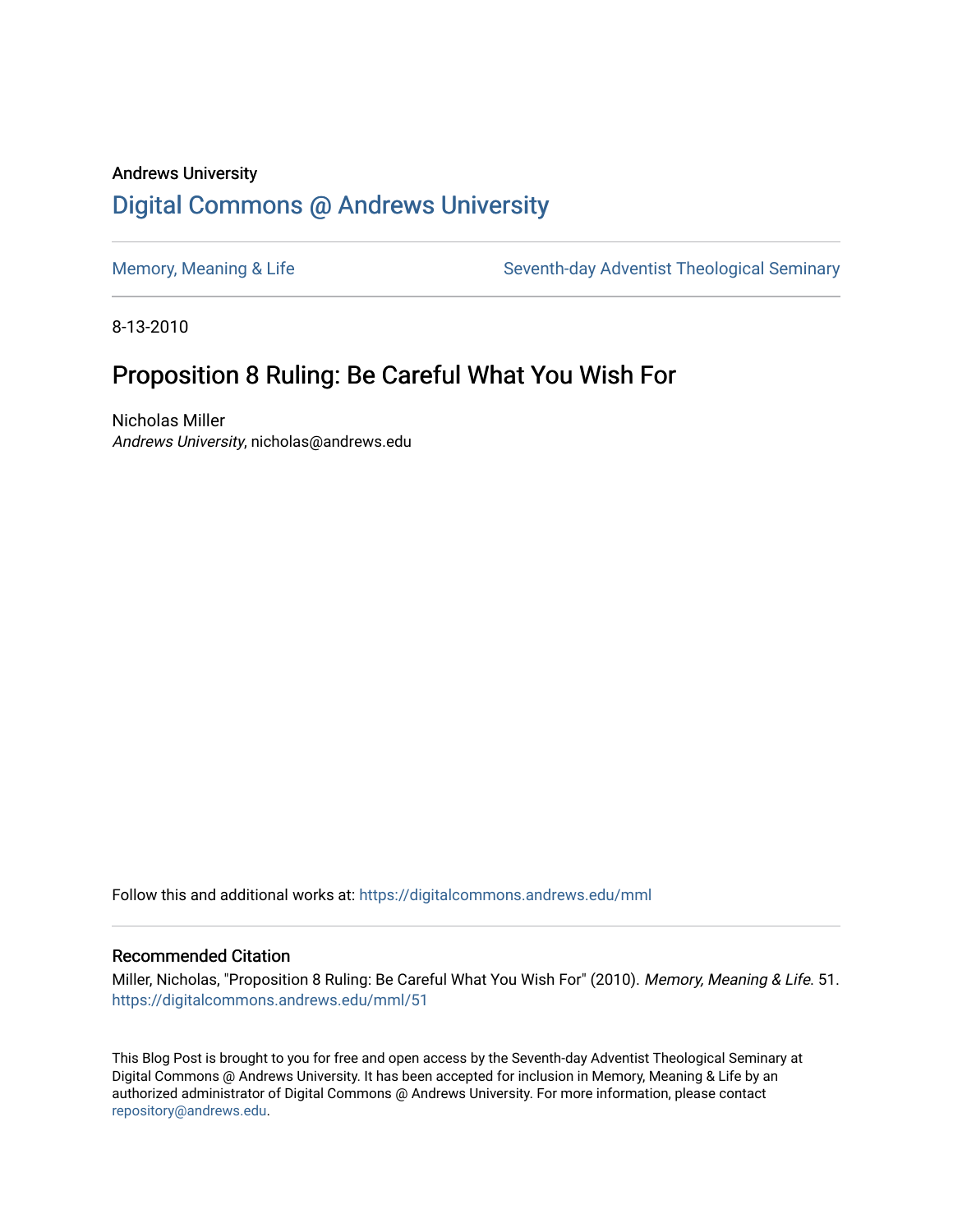The Wayback Machine - http://web.archive.org/web/20110305183620/http://www.memorymeaningfaith.org:80/blog/20…

# **[Memory, Meaning & Faith](http://web.archive.org/web/20110305183620/http://www.memorymeaningfaith.org/blog/)**

### [Main](http://web.archive.org/web/20110305183620/http://www.memorymeaningfaith.org/blog) [About](http://web.archive.org/web/20110305183620/http://www.memorymeaningfaith.org/blog/about.html) [Archives](http://web.archive.org/web/20110305183620/http://www.memorymeaningfaith.org/blog/archives.html) August 13, 2010 **Proposition 8 Ruling: Be Careful What You Wish For**



On August 4, a federal judge in California declared that Proposition 8, an [a](http://web.archive.org/web/20110305183620/http://www.memorymeaningfaith.org/.a/6a01287656f488970c0134862f0d7a970c-pi)mendment to the California Constitution that defined marriage as between a man and a woman, violated the U.S. Constitution. This ruling, reversing the will of the people of California on a fundamental moral social question, is a disaster for gay rights, as well as for civil rights generally. The court's reasoning is, in my view, illinformed, ahistorical, and violative of basic constitutional norms. Beyond this, the ruling includes a highly provocative attack on religious beliefs and the people that hold them. Such a blatant act of judicial activist legislation has, in my opinion, very little chance of being upheld by the current, conservative U.S. Supreme Court. But in the meantime, it will provoke a conservative backlash against not only gay rights, but against the constitutional rights of minorities generally.

Judge Vaughn Walker [struck Proposition 8 down](http://web.archive.org/web/20110305183620/http://www.scribd.com/doc/35374801/Prop-8-Ruling) on two separate grounds under the U.S. Constitution, the due process and equal protection clauses of the Fourteenth Amendment. These clauses are often invoked in civil rights cases, but Judge Walker applied them in a manner without precedent in existing federal law.

#### **Due Process**

Consider the Judge's use of the due process clause. Yes, the U.S. Supreme Court has previously held that marriage is a fundamental right, and that it must be protected against undue state interference. But what is marriage? There are two places one can look to answer that question, California law, or federal law. California law is clear enough on this point. The California constitution, due to the effect of Proposition 8, defined marriage as between a man and a woman. The only other place Judge Walker could look was to federal law.

The federal constitution itself is silent on marriage. Family matters and relationships are generally understood as being questions of state law. Still, the federal government has to deal with marriage for certain purposes, such as tax and immigration issues. Congress itself has recently spoken to the issue. In the Defense of Marriage Act, passed in 1996, it declared that for federal purposes, marriage means "only a legal union between one man and one woman as husband and wife."

Still, some may insist that a federal judge should not be bound by a legislative definition of marriage that may invade some constitutional right. But again, neither the Supreme Court, nor any other federal circuit court has ruled that marriage includes same sex couples. To the contrary, the Supreme Court has declared that neither sexual orientation nor homosexual activity as a category is a protected constitutional class. These rulings undermine Judge Walker's position that gay relationships are part of the fundamental right of marriage.

#### **New Definition Of Marriage**

So, in the face of contrary rulings by both Congress and the U.S. Supreme Court, Judge Walker essentially created or made up a novel and new definition of marriage. "Walker's marriage," as we might call it, is between any two consenting persons who agree to cohabit and support each other. How Judge Walker decided on the number two is entirely mysterious and unclear.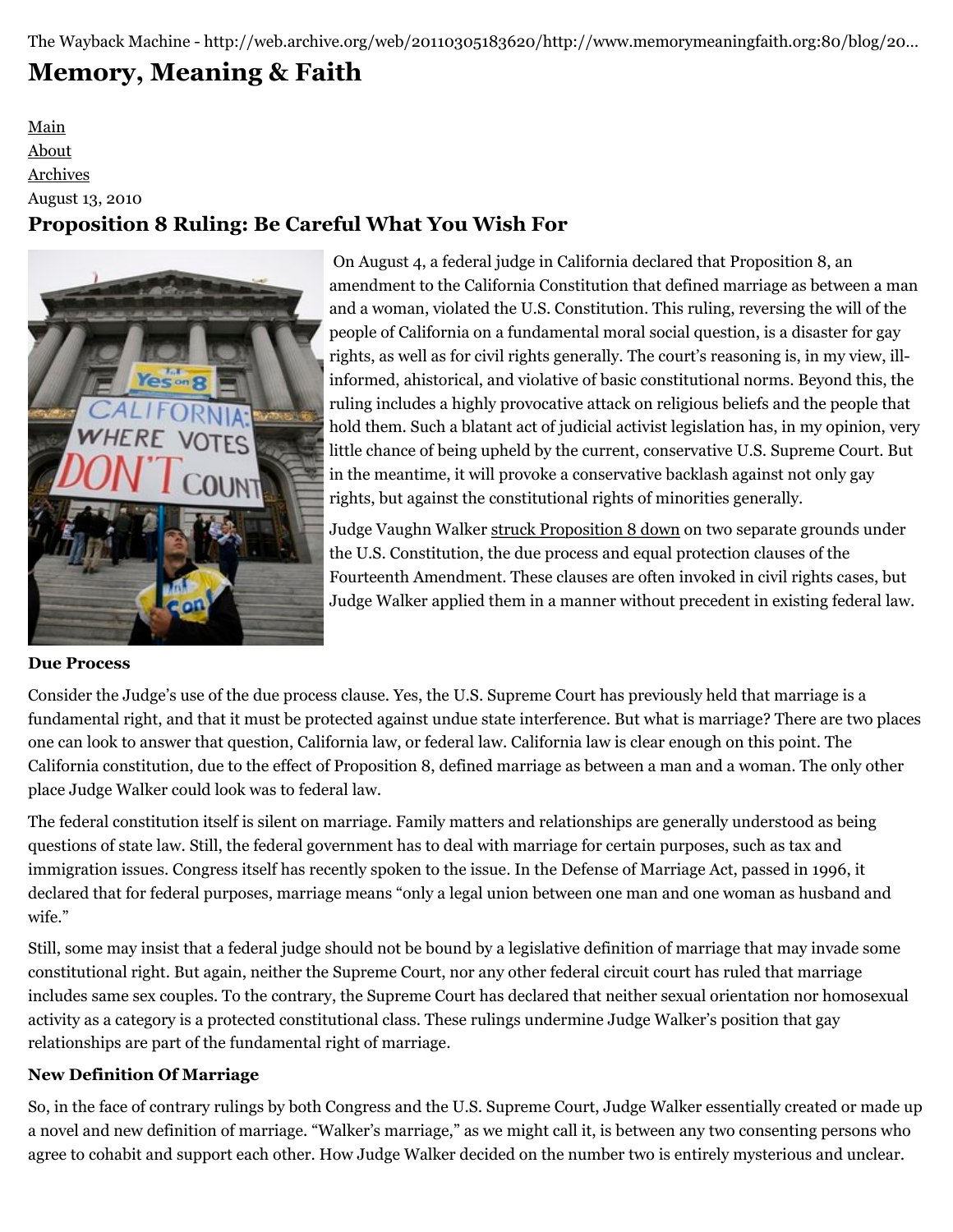There is a far greater tradition, in both America and abroad, for polygamous marriage then there is for same-sex marriage.

Since Walker created the right, however, he can make it what he desires. So in stentorian tones, he declared that "gender no longer forms an essential part of marriage." The problem is, a court ruling creates principles that others must follow in some coherent way. Though he did not address it, and may not even realize it, Walker's reasoning would protect equally same-sex marriages, polygamous marriages, group marriages, and incestuous marriages (at least as long as one partner is infertile).

#### **Equal Protection**

Walker's treatment of the equal protection clause was no less cavalier. He seemed to want to treat sexual orientation as at least an [intermediate suspect class](http://web.archive.org/web/20110305183620/http://en.wikipedia.org/wiki/Intermediate_scrutiny), deserving of the second highest kind of protection under the constitution. The problem is that the Supreme Court has definitively ruled that sexual orientation is not an intermediate class, but only gets the lowest level of protection and review. Walker eventually retreated a bit and applied the [rational basis test,](http://web.archive.org/web/20110305183620/http://en.wikipedia.org/wiki/Rational_basis_review) the lowest protection available.

To pass this test, a law must reasonably relate to some legitimate legislative purpose. Judge Walker, however, found that protecting traditional marriage had no rational basis whatsoever. Now, granted, all reports are that the private legal team defending the statute made some unusual strategic decisions in this case. The defense limited their affirmative case to only two witnesses, to rebut the plaintiffs' fifteen or so witnesses. Because of this, the factual record for the defense was thin. But even with this sparse record, to hold that there is no rational social basis to limit marriage to a man and a woman is, well, irrational and absurd.

To not see the basis of marriage as being the biological functions of the sexes is to close one's eyes and mind to the most fundamental and obvious distinctions of biology, society, and, human nature. It is to say that societies and cultures, in the central organizing feature of their social frameworks—providing children with a mother and a father—in recorded history have all been irrational and unreasonable. All except, of course, for Judge Walker and his twenty-first century, post-modern friends.

Such a result could really have only been achieved by claiming to apply the rational basis test, but in effect applying at least the intermediate standard of scrutiny used in gender cases, and possibly even the strict scrutiny standard for the most protected classes. I believe that the U.S. Supreme Court will see Judge Walker's legal sleight of hand for what it is, and reverse him.

#### **The Consequences**

In the interim, though, the ruling will provoke a tidal wave of right-wing political activism that could well set the gay-rights movement back a generation. This ruling is perceived by many on the right as a direct judicial assault on the deeply felt moral order of society. Consider that gay marriage has never survived a direct vote of the American people, despite attempts in thirty-one states, including very liberal states like California and Maine.

Further, Judge Walker's language itself attacks religious beliefs in a manner that many religious Americans will find threatening and alarming. In his finding of fact number 77, he holds that: "religious beliefs that gay and lesbian relationships are sinful or inferior to heterosexual relationships harm gays and lesbians." This legal finding that religious beliefs are dangerous is a prelude to government targeting and censoring of those religious beliefs. This is not mere speculation, as we only have to look north of our border to Canada to see instances of [pastors being prosecuted](http://web.archive.org/web/20110305183620/http://www.calgaryherald.com/life/Speaking+better+than+prosecuting/3327064/story.html) by the state for speaking and writing on the topic of the Bible's teaching regarding homosexuality.

In the face of this threat to their basic belief system, many Bible-believing Christians will appropriately feel the need to politically defend themselves and their communities from this legal intolerance. Such steps need to be taken, in my opinion, by thoughtful Christians who desire to preserve their freedom and that of Christian schools to teach their children the moral standards of the Bible. I fear, however, that the coming backlash will often not distinguish between modern, liberal, judicially-created rights with no basis in either constitutional text or tradition, like gay marriage and abortion, and long established civil rights that are a vital part of ordered liberty, such as freedom of speech, religion, and the separation of church and state. Ultimately, the fervor to reign in [libertinism](http://web.archive.org/web/20110305183620/http://www.memorymeaningfaith.org/blog/2010/08/white-on-france-sodom.html.html) could well threaten liberty itself.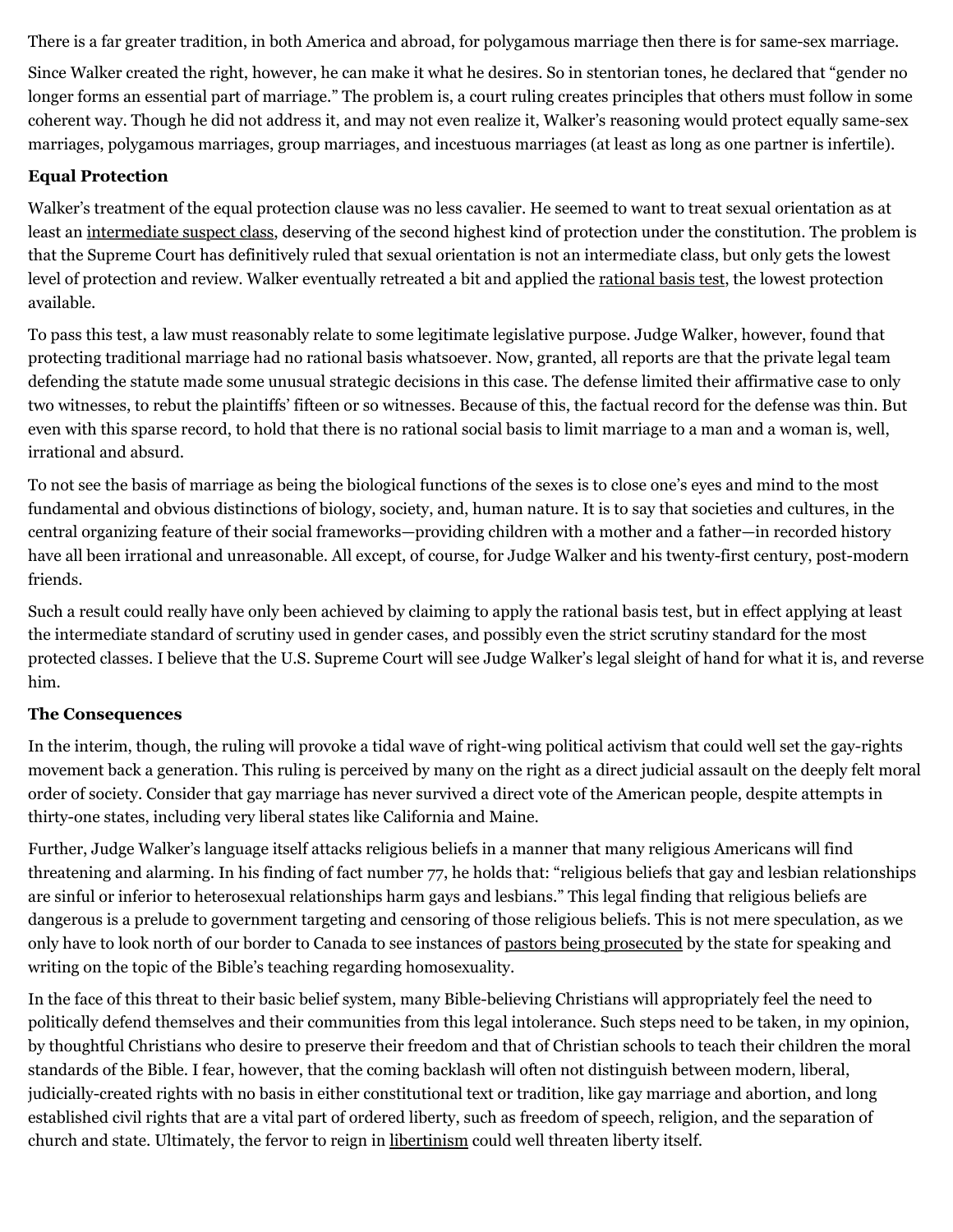#### **Ordered Liberty**

Beginning with the upcoming elections in November—and probably for years to come—the gay-rights community will learn deeply the truth of the old proverb, be careful what you wish for. Meanwhile, those of us who value our Protestant heritage of ordered liberty will want to point out where appropriate regulation of civil morality ends, and where the inappropriate intrusion into private and religious morality begins. Considerations of prudence and privacy militate against making homosexual behavior a crime and may even provide some basis for non-discrimination protections for gays in secular workplaces. But protecting marriage and the privilege of raising children for heterosexual couples makes all kinds of secular, civil, moral sense.

The Adventist church has a distinguished tradition of effectively negotiating the political arena on issues of civil versus private and religious morality. Our pioneers promoted activism and laws to oppose the civil moral evils of slavery and alcohol. At the same time, they publicly opposed attempts to pass laws regarding issues of religious morality, such as Sunday bluelaws and state-sponsored religious observances. We need to draw on this balanced heritage and help our Christian friends understand the fine balance between privacy, morality, and religion in our Protestant heritage of ordered liberty.

Posted by Nicholas Miller on August 13, 2010 in [Church and Society](http://web.archive.org/web/20110305183620/http://www.memorymeaningfaith.org/blog/church-and-society/) | [Permalink](http://web.archive.org/web/20110305183620/http://www.memorymeaningfaith.org/blog/2010/08/proposition-8-ruling.html) [Save to del.icio.us](http://web.archive.org/web/20110305183620/http://del.icio.us/post) | [Tweet This!](http://web.archive.org/web/20110305183620/http://twitter.com/home?status=Proposition%208%20Ruling%3A%20Be%20Careful%20What%20You%20Wish%20For%20http%3A%2F%2Fweb.archive.org%2Fweb%2F20110305183620%2Fhttp%3A%2F%2Fbit.ly%2FcSNf2F)

#### **Comments**

**N** You can follow this conversation by subscribing to the [comment feed](http://web.archive.org/web/20110305183620/http://www.memorymeaningfaith.org/blog/2010/08/proposition-8-ruling/comments/atom.xml) for this post.

professor, thanks for the article, even though some American legal issues I still did not understand. The question I have is about your last paragraph, which I commented on your last post. How the church can balance their negotiation in the political arena? You mention the fight of law opposing alcohol, but against laws of sunday. Is not this a contradiction...someone can acuse us of pick and choose and not defenders of liberty. What do you think about it?

#### Posted by: [Rodrigo Galiza](http://web.archive.org/web/20110305183620/http://rodrigogaliza.blogspot.com/) | [August 14, 2010 at 02:19 PM](http://web.archive.org/web/20110305183620/http://www.memorymeaningfaith.org/blog/2010/08/proposition-8-ruling.html?cid=6a01287656f488970c01348634d84f970c#comment-6a01287656f488970c01348634d84f970c)

I have an unshakable belief in the biblical model of the family. That said, I am not convinced that the Seventh Day Adventist church should join in with other Christians to support proposition 8. As I have studied the issue of gay marriage I have come to the conclusion that my opposition to gay marriage is rooted in religious belief and conviction. Outside of that belief I have no rational basis to oppose gay marriage. States have offered the following reasons why marriage should be between a man and woman only: marriage is for procreation. Second, marriage provides the most stable arrangement for the rearing of children. Finally, there is the need to preserve scarce State resources.

These arguments are seriously flawed. First we do not preclude non-child bearing couples from marrying. Second we do prohibit the unmarried from having children. Finally, the fact that allowing same-sex partners to marry will increase the financial burden on the States is not a reason to prohibit gay marriage. It is not surprising that there are Judges who have found the foregoing reasons irrational.

We now face a significant challenge. Gay marriage is a serious threat to religious freedom. How will gay marriage impact the interpretation of our non-discrimination laws. In fact, we can than Justice Scalia for the challenges to religious freedom because of his decision in the Smith case. Catholic Family Charities has closed up shop in every jurisdiction where gay marriage has become the law. Time will tell how gay marriage impacts the Adventist Church's institions.

How should we respond? Should we utilize the power of the State to fight the gay marriage movement or the power of the gospel. The first reality that we must confront is the fact the the Christian Church on a whole is divided over this issue. As Christians we should resolve this issue as a movement before we confront the secular society. I firmly believe that the Adventist movement is based upon the call to reform and where that reform fails, then we must separate. We must not fall to the lure to use the State to impose our sincerly held religious convictions.

The Sabbath and Marriage are the two institutions that we find inaugarated after the creation event. How many of us would join a movement to enforce the Sabbath as the law of the land. I can think of no reason why marriage is any different. We teach and preach the Sabbath. We should do the same for marriage.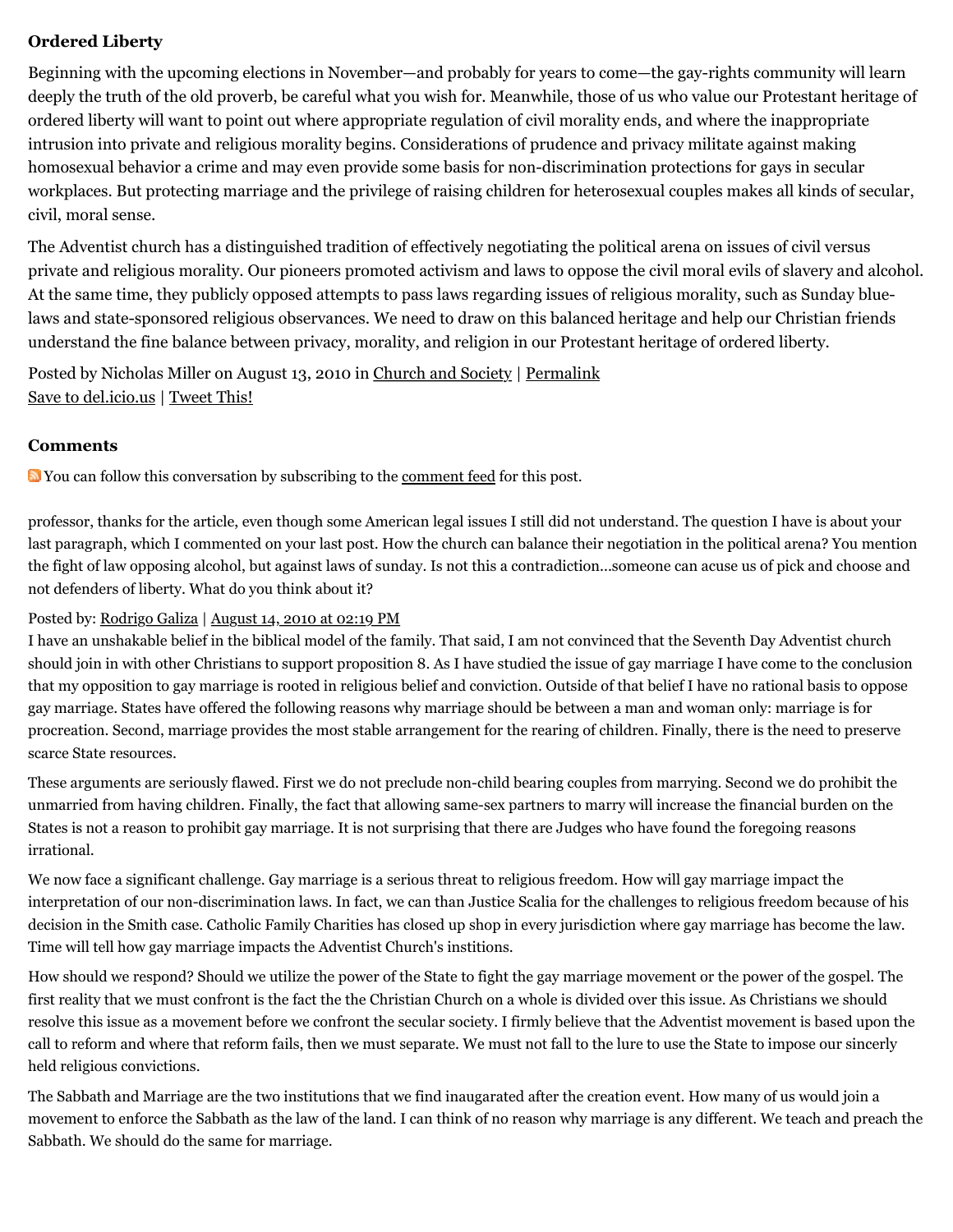These are my thoughts at the present time. I look forward to learn from others on this issue.

#### Posted by: Jash | [August 14, 2010 at 03:00 PM](http://web.archive.org/web/20110305183620/http://www.memorymeaningfaith.org/blog/2010/08/proposition-8-ruling.html?cid=6a01287656f488970c01348634fc7c970c#comment-6a01287656f488970c01348634fc7c970c)

Thank you Rodrigo and Jash, you both make good points and ask good questions that are sufficiently related for me to answer together. To summarize your point, as I understand it, is that as we would not enforce Sabbath observance, why would we protect traditional marriage through the use of law? Is that not inconsistent, and an imposition of our religious views regarding marriage?

Jash's point about the two institutions is a very good one that I will begin with. These two institutions are based in two separate parts of God's law. The Sabbath command comes from the first table, marriage is found in the second, in a combination of the 5th command (about honoring parents) and the 7th command (forbidding adultery).

The first table regulates our relationship with God, and should not be legislated by man. The second table involves our relationship with each other, and the Bible suggests that it is the proper realm for state oversight (Rom. 13). All governments regulate aspects of the morality described in all the command of the second table, from child delinquency laws, to murder, theft, and perjury laws, to laws relating to marriage and divorce.

An important point here is that governments regulate these matters not because they appear on the second table, but because they are obviously concerned with important issues for society. So these matters are regulated not just in the Christian west, but also in the Islamic middle-east and the Asian far-east, even where the Bible has historically had little or no influence.

I would particularly take issue with Jash claim that there is no reason to be against gay marriage other than religious reasons. There are very clear scientific findings that children do best, socially, emotionally, educationally, when they are raised by a mother and a father. There are elements that both genders bring to child-rearing that complement each other. There are also pathologies that are found in same-sex relationships relating to rates of disease, abuse and instability that are not healthy for child-rearing. These are not "religious" reasons, but are reasons accessible to all who can reason about these things in an informed way.

This is the reason that we were not inconsistent as a church to support liquor laws, but to oppose Sabbath laws. Liquor laws had to do with preventing real harm to society, in terms of children and wives abused, increase of crime, and promotion of unemployment. Sabbath laws have to do with trying to regulate people's relationship with God, which is off limits for the state. In my opinion, laws protecting traditional marriage and its role in the raising of children are like the liquor laws, and not like the Sabbath laws.

#### Nick

#### Posted by: Nicholas Miller | [August 16, 2010 at 04:49 PM](http://web.archive.org/web/20110305183620/http://www.memorymeaningfaith.org/blog/2010/08/proposition-8-ruling.html?cid=6a01287656f488970c0134863f9d2e970c#comment-6a01287656f488970c0134863f9d2e970c)

I agree that laws that prohibit danger to children, those the prevent disease and abuse are good laws. I also agree that laws that prohibit alcohol creating abuse among people are also good. The State in that event is very helpful to guide those whose beliefs are not religiously savvy but need further study. As well, I am glad to see Mormons taxed in Proposition 8, as they should be. There should be no free lunch for people who seek power and protection as well as a free lunch under religious laws, as a means of hiding from laws and the same applicable laws that apply to all other types and groups of people on the planet, since mormons ceate a huge population on the planet to use its resources.

Posted by: [valerie](http://web.archive.org/web/20110305183620/http://wisdomful.com/) | [September 06, 2010 at 08:58 PM](http://web.archive.org/web/20110305183620/http://www.memorymeaningfaith.org/blog/2010/08/proposition-8-ruling.html?cid=6a01287656f488970c0133f3e59813970b#comment-6a01287656f488970c0133f3e59813970b)

#### **Verify your Comment**

#### **Previewing your Comment**

Posted by:  $\vert$ This is only a preview. Your comment has not yet been posted.

 $\overline{\text{Post}}$   $\overline{\text{Edit}}$   $\overline{\text{B}}_{\text{max}}^{\text{max}}$ 

Your comment could not be posted. Error type:

Your comment has been posted. [Post another comment](javascript:void%200;)

<span id="page-4-0"></span>The letters and numbers you entered did not match the image. Please try again.

As a final step before posting your comment, enter the letters and numbers you see in the image below. This prevents

automated programs from posting comments.

Having trouble reading this image? [View an alternate.](#page-4-0)